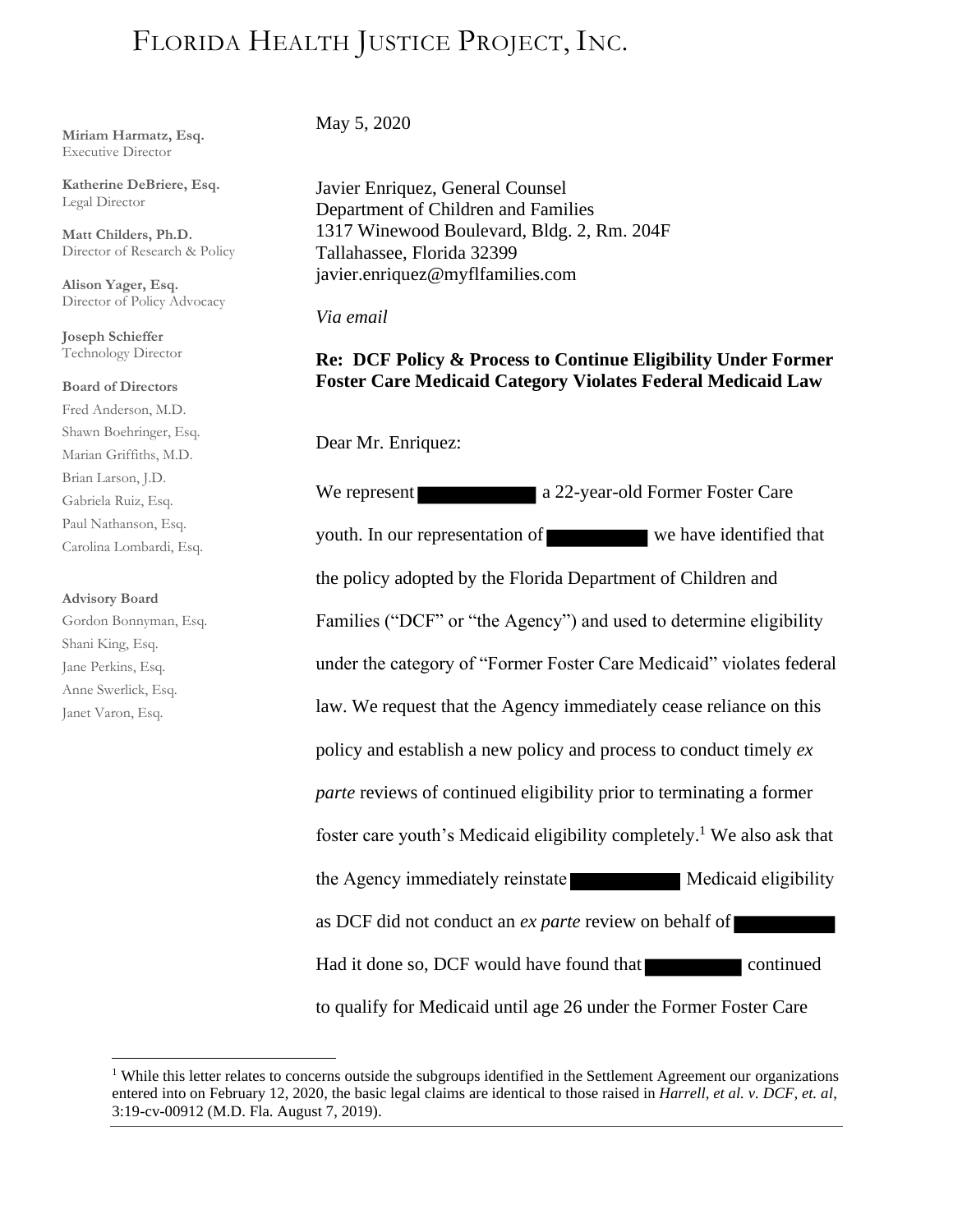Medicaid category. We ask that you provide written response to these requests no later than May 12, 2020. If your agencies continue to require all children eligible for Former Foster Care Medicaid to file a new application instead of automatically continuing their existing Medicaid eligibility, we will pursue all legal remedies.

# Federal Medicaid Law Requires an *Ex Parte* Review of All Medicaid Categories Prior to Termination of Eligibility

Under the federal Medicaid statute, states must provide medical assistance "with reasonable promptness to all eligible individuals" and make medical assistance available to all qualifying individuals 42 U.S.C. §§1396a(a)(8), (a)(10). States are required to re-determine Medicaid eligibility "to the maximum extent practicable" based on electronic matching and other thirdparty data, rather than by asking the applicant or recipient to prove their eligibility with paper documents. 42 U.S.C. §1396w-3; 42 U.S.C. §18083(c)(3); 42 C.F.R.§§435.916(a)(2), .952(c). The agency may not require Medicaid beneficiaries to provide information not needed to redetermine their eligibility. 42 C.F.R. §435.907(e). If an individual continues to be entitled to another category of Medicaid, then the state must continue the individual's enrollment under the new category rather than terminate the individual; a process that is referred to as an *ex parte* review. 42 C.F.R. §§ 435.930(b), 431.916(f)(1). Courts have repeatedly enforced the state's obligation to provide an *ex parte* review before Medicaid can be terminated. *See Crippen v. Kheder*, 741 F.2d 102, 106-07 (6th Cir. 1984), rev'g *Crippen v. Dempsey*, 549 F. Supp. 643 (W.D. Mich. 1982); *Mass. Ass'n of Older Ams. v. Sharp*, 700 F.2d 749, 753 (1st Cir. 1983); *Stenson v. Blum*, 476 F. Supp. 1331, 1339-42 (S.D.N.Y. 1979), aff'd mem., 628 F.2d 1345 (2d Cir. 1980); *Crawley v. Ahmed*, 2009 WL 1384147 at \*21 (E.D. Mich., May 14, 2009).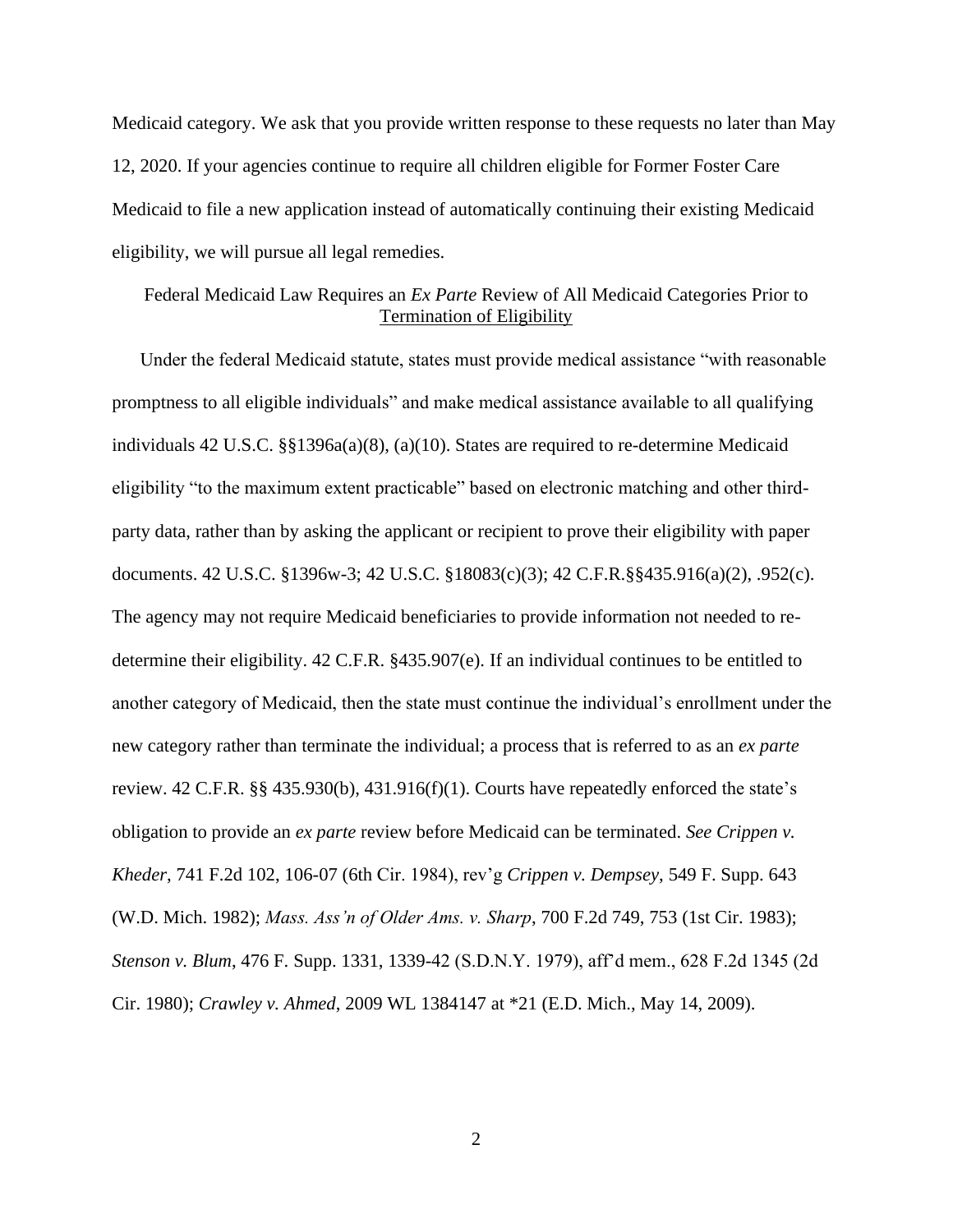DCF's Policy and Process for Assessing Eligibility Under the Former Foster Care Medicaid for Medicaid Eligible Foster Care Youth Violates Federal Medicaid Law

Florida's Medicaid coverage groups for children and young adults who are in out of home care include: children receiving adoption assistance under Title IV- $E^2$  and non-Title IV- $E^3$ Medicaid. When these children turn 21 when in foster care, <sup>4</sup> they lose eligibility under these categories but often remain eligible for Medicaid under a category established by the Affordable Care Act and referred to as "Former Foster Care Medicaid."<sup>5</sup> Under DCF's current policy, for a young adult to retain eligibility for Former Foster Care Medicaid in Florida, when a "young adult turns 21, it is the responsibility of the young adult…to complete their Medicaid application and respond accordingly to the question about former foster care involvement."<sup>6</sup>

DCF's Former Foster Care Medicaid policy violates the state's legal obligation to provide an *ex parte* review to Medicaid recipients who lose eligibility under one category but may remain eligible under another category. 42 C.F.R. §§ 435.930(b), 431.916(f)(1); *Crippen* at 106-07 (6<sup>th</sup> Cir. 1984); *Mass. Ass'n of Older Ams.* at 753; *Stenson* at 1339-42 (S.D.N.Y. 1979); *Crawley* at \*21. As set forth above, when DCF ends the young adult's eligibility for one Medicaid category, DCF is required to use all information available to the agency to determine whether the young adult qualifies for any other category of Medicaid, including Former Foster Care Medicaid; DCF

<sup>5</sup> 42 U.S.C. §1396a(a)(10)(A)(i)(IX); 42 C.F.R. §435.150.

 $2$  42 U.S.C. §1396a(a)(10)(A)(i)(I)

 $3$  42 U.S.C. §1396a(a)(10)(A)(ii)(VIII)

<sup>4</sup> DCF policy continues foster care involved children age 18 to age 21 on Medicaid automatically pursuant to 42 U.S.C. §1396a(a)(10)(A)(ii)(XVII)

<sup>6</sup> *See* "Medicaid Coverage for Young Adults Ages 18-26 being served by the Department of Children and Families." Office of Child Welfare, State of Florida, Department of Children and Families (April 7, 2015); *see also*, State of Florida, Department of Children and Families CFOP 170-15, Ch. 2 - Medicaid (December 30, 2019); and State of Florida, Department of Children and Families, Medicaid Coverage Map for Young Adults (August 2019).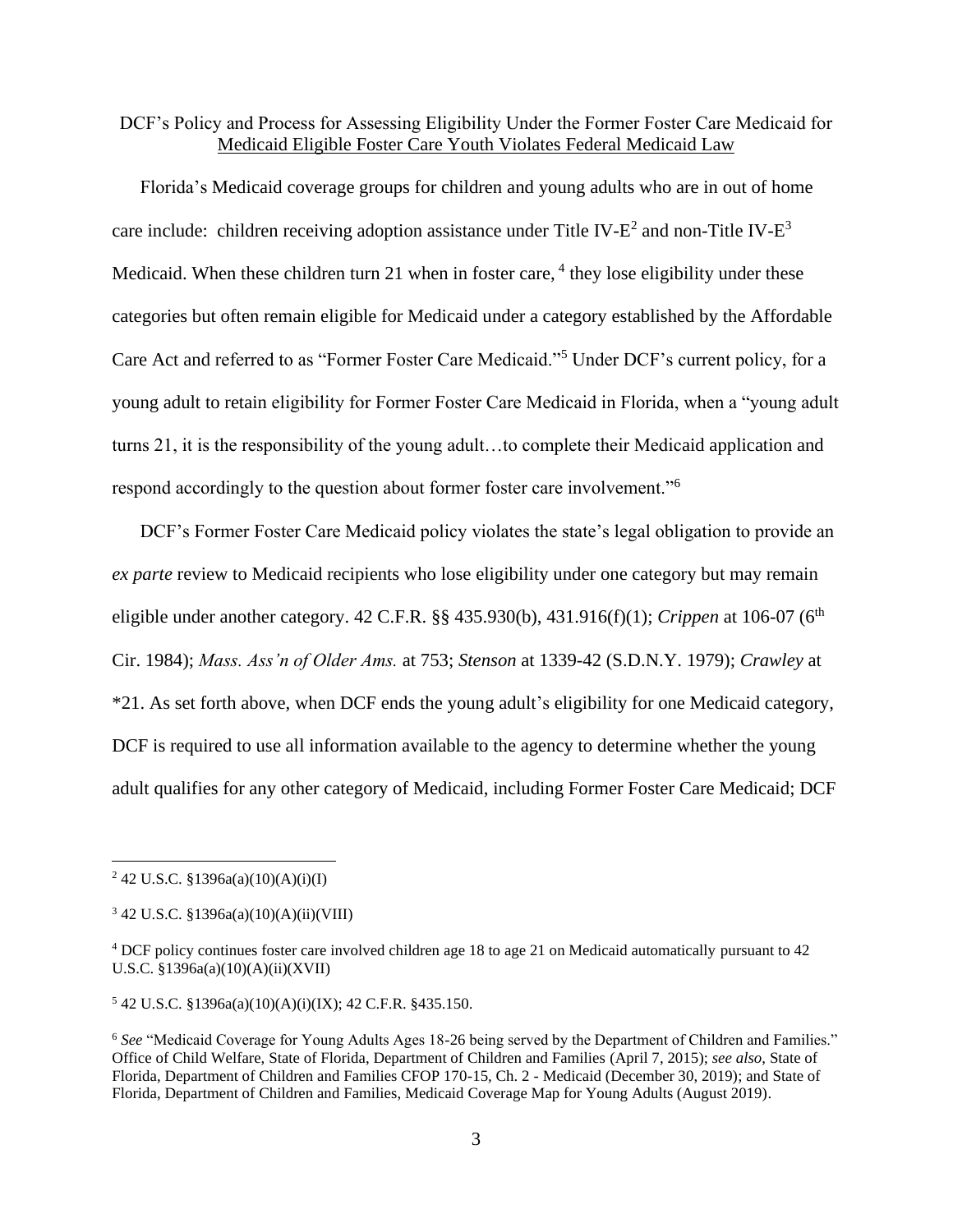may not require that a young adult file a new application. 42 U.S.C. §1396w-3; 42 U.S.C. §18083(c)(3); 42 C.F.R.§§435.916(a)(2), .952(c), .907(e). Given that these youth have been under DCF's extended supervision, it is presumable that DCF possesses all the information needed to continue Medicaid eligibility for Former Foster Care youth. As such, DCF should simply continue the eligible youth's Medicaid eligibility under the Former Foster Care Medicaid category pursuant to the state's *ex parte* review obligations as opposed to terminating eligibility and requiring a new Medicaid application.

Particularly egregious is that DCF's policy also requires young adults to answer correctly a single, specific question on DCF's Medicaid application in order to be screened for the Former Foster Care Medicaid eligibility. We believe this portion of the policy implicates separate federal Medicaid law and Due Process violations. *See Hamby v. Neel*, 368 F.3d 549, 563-64 (6th Cir. 2004)(where applicants provided a negative response to a single question on the state's Medicaid application, the court found that the state's failure to still assess the applicant's Medicaid eligibility under all potential eligibility categories violated Due Process). As such, we ask that, in addition to providing an *ex parte* review to those Former Foster Care youth transitioning out of one Medicaid category to Former Foster Care Medicaid, the state not require any Medicaid applicant to specifically identify under which category of Medicaid they may be eligible.

In the case of she received Medicaid as a Supplemental Security Income (SSI) recipient until she turned age 18.<sup>7</sup> When her SSI ceased, she continued to qualify for Medicaid

<sup>7</sup> was in the custody of the Florida Department of Corrections ("FDOC") at the time she turned age 18 so did not have an opportunity to participate in a redetermination of her disability in order to retain SSI as an adult. Since was Medicaid eligible at the time she entered FDOC custody, the state was required to suspend, but not terminate, her eligibility. *See* Fla. Stat. §409.9025.

It should also be noted that, in addition to representing the concerns of the class of Florida residents eligible for, but who did not receive, an *ex parte* review regarding potential eligibility for Former Foster Care Medicaid,

is also a member of the Harrell Settlement Agreement Subgroup Two – representing former SSI recipients whose Medicaid was terminated without an *ex parte* review.